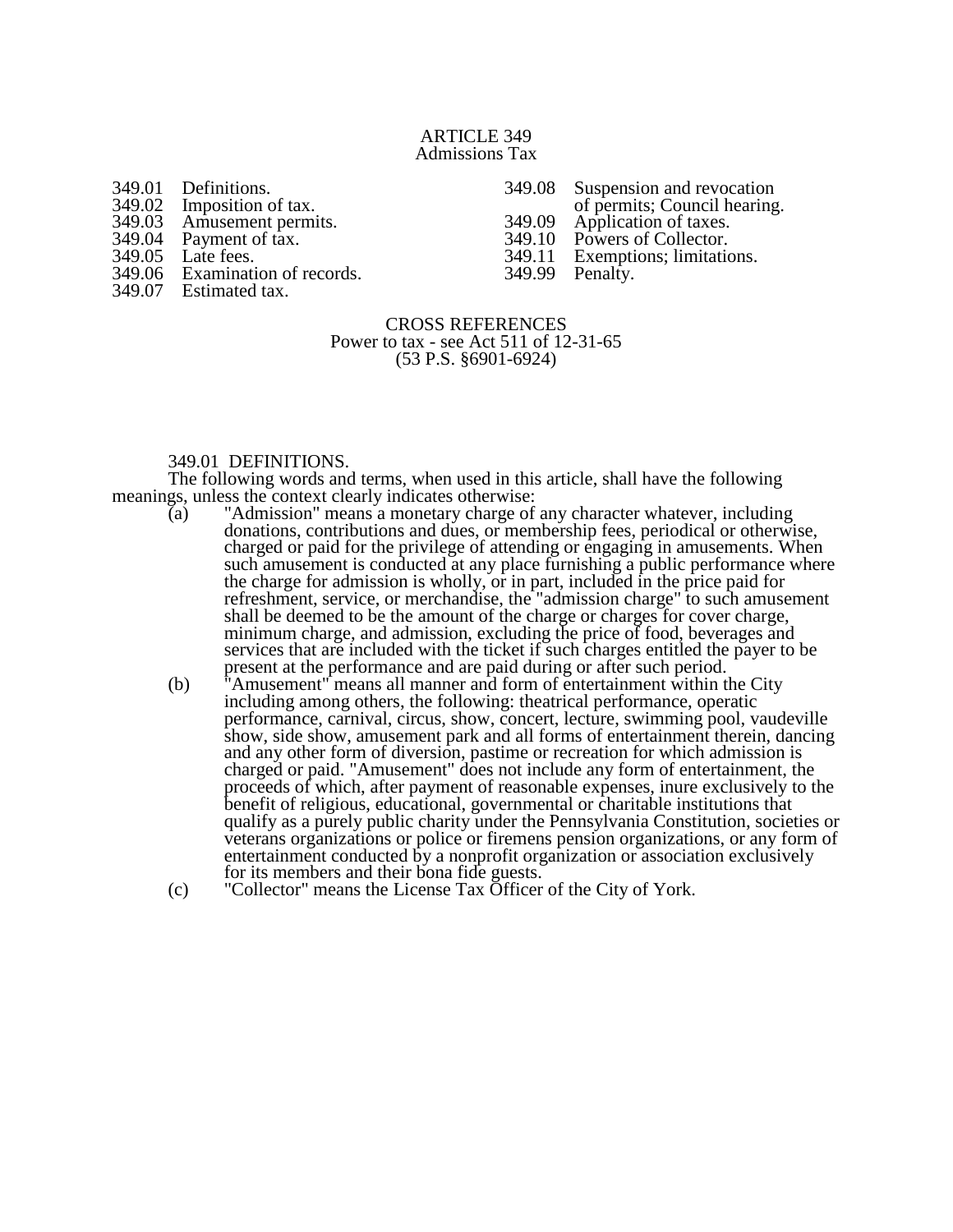- (d) "Person" means any natural person, entity, firm foundation, institution, partnership, limited partnership, co-partnership, association, corporation, or unincorporated association, except the term person shall not include any political subdivision or municipal corporation. Whenever used in any clause prescribing or imposing a penalty, the term "person," as applied to a corporation or association, shall include the officers thereof.
- (e) "Producer" means any person, as herein defined, conducting any place of amusement, as herein defined, where the general public, or a limited or select number thereof, may, upon the payment of an established price, attend or engage in any amusement, or any person, as herein defined, who is responsible for selling tickets and collecting admission to any qualifying amusement.
- (f) "Temporary amusement" means any amusement which is conducted or to be conducted at one location for a period of ten days or less.
- (g) "Yearly amusement" means any amusement which is conducted or to be conducted at one location for a period of more than ten days. (Ord. 30-2014. Passed 12-16-14.)

#### 349.02 IMPOSITION OF TAX.

(a) A tax is hereby imposed, for the general revenue purposes, at the rate of 5% of the price of admission to each and every amusement within the City of York, York County, Commonwealth of Pennsylvania.

(b) Where the price of admission is based on a group rate or discount, the tax shall be based upon the gross admissions collected. (Ord. 30-2014. Passed 12-16-14.)

#### 349.03 AMUSEMENT PERMITS.

(a) On and after January 1, 1968, any person desiring to conduct, or to continue to conduct any amusement within the City shall file with the Collector, an application for a yearly amusement permit or a temporary amusement permit, as the case may be, and shall pay the fee for such permit as required by this article.

Every application for such permit or permits shall be made upon a form prescribed, prepared and furnished by the Collector, and shall set forth the name under which the applicant conducts or intends to conduct an amusement, whether the applicant conducts or intends to conduct a yearly or temporary amusement, the location of the amusement covered by the application, and such other information as the Collector may require. If the applicant conducts or intends to conduct an amusement at more than one location within the City, a separate application shall be filed and a permit fee paid for each such location. In the case of a temporary amusement, the date and length of time such amusement is to be conducted shall be set forth, and the application shall include a statement of consent of the lessee or owner of the location of said amusement including the name, address of the owner, lessee or custodian of the premises on which such amusement is to be conducted and signature. The application shall be signed by the applicant, if a natural person, and in the case of an association or partnership, by a member or partner thereof, and in the case of a corporation, by an officer thereof.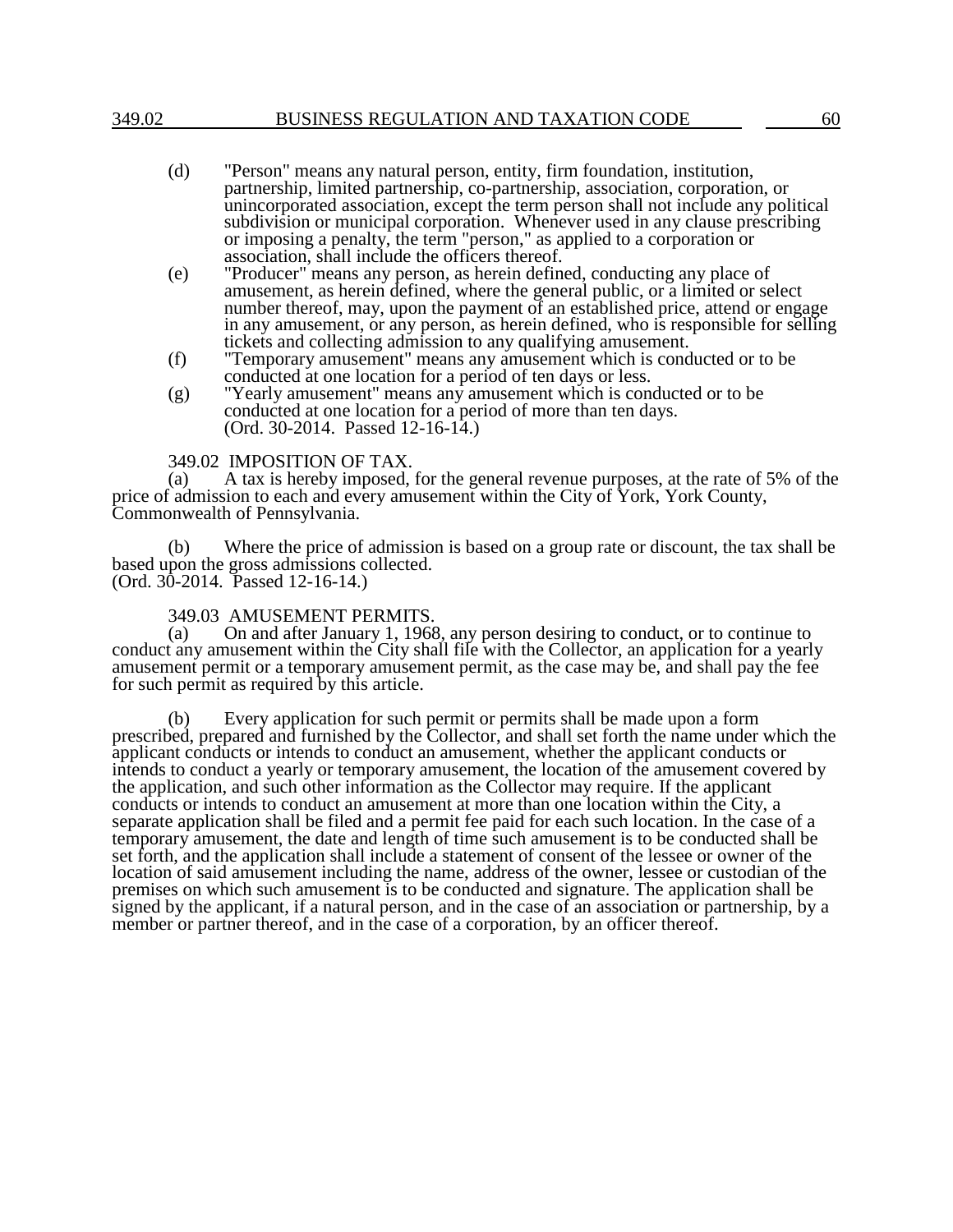| 61 | Admissions<br>Tax | $\Lambda$ ( )<br>$\sim$ |
|----|-------------------|-------------------------|
|    |                   |                         |

(c) Every applicant, at the time of making such application, shall pay to the Tax Administration Office a permit fee of \$25.00 for each temporary or yearly permit.

(d) Upon the approval of each application and the payment of any permit fee herein required, the Collector shall grant and issue to each applicant a yearly or temporary amusement permit for each place of amusement. Amusement permits shall not be assignable and shall be valid only for the person and place of amusement in whose name they are issued, and shall at all times be conspicuously displayed at the place for which they are issued. All yearly amusement permits shall expire December 31 next succeeding the date upon which they were issued unless sooner suspended, surrendered or revoked for cause by the proper authorities of the City. All temporary permits shall expire at the time specified therein.

(e) In the case, of loss, defacement or destruction of any permit, the person to whom the permit was issued shall apply to the Collector for a new permit for which a fee of \$10.00 shall be charged. (Ord. 30-2014. Passed 12-16-14.)

# 349.04 PAYMENT OF TAX.<br>(a) Each producer holding

Each producer holding a permit shall, on or before the last day of each month following the end of each quarter of each year after the effective date of this article, transmit to the Business Administrator, or his designee, on a form prescribed and prepared by him, a report of the amount of tax collected by him during the preceding quarter of the year. Said report shall be submitted under oath or affirmation of the producer. Quarters of the year shall end as follows: March 31, June 30, September 30, and December 31. Reports shall be due, respectively for each quarter, on or before April 30, July 31, October 31 and January 31.

(b) Every producer holding a temporary permit shall, within 30 days of the expiration of the temporary permit, transmit to the Business Administrator, or his designee, on a form prescribed or prepared by him, a report of the amount of tax collected by him during the term of the temporary permit. Said report shall be submitted under oath or affirmation of the producer.

Each producer, at the time of making each and every report required by this section, shall compute and pay to the Office of the Business Administrator, the taxes collected by him and due to the City during the period for which the report is made. (Ord. 30-2014. Passed 12-16-14.)

# 349.05 LATE FEES.

If any person conducting an amusement shall neglect or refuse to make any report of payment as herein required, an additional ten percent of the amount of the tax shall be added by the Collector and collected. All such taxes shall be recoverable by the City Solicitor as other debts due the City are now by law recoverable. All such taxes shall bear interest at the rate of 1% per month or fraction thereof from the day they are due and payable, until paid. (Ord. 30-2014. Passed 12-16-14.)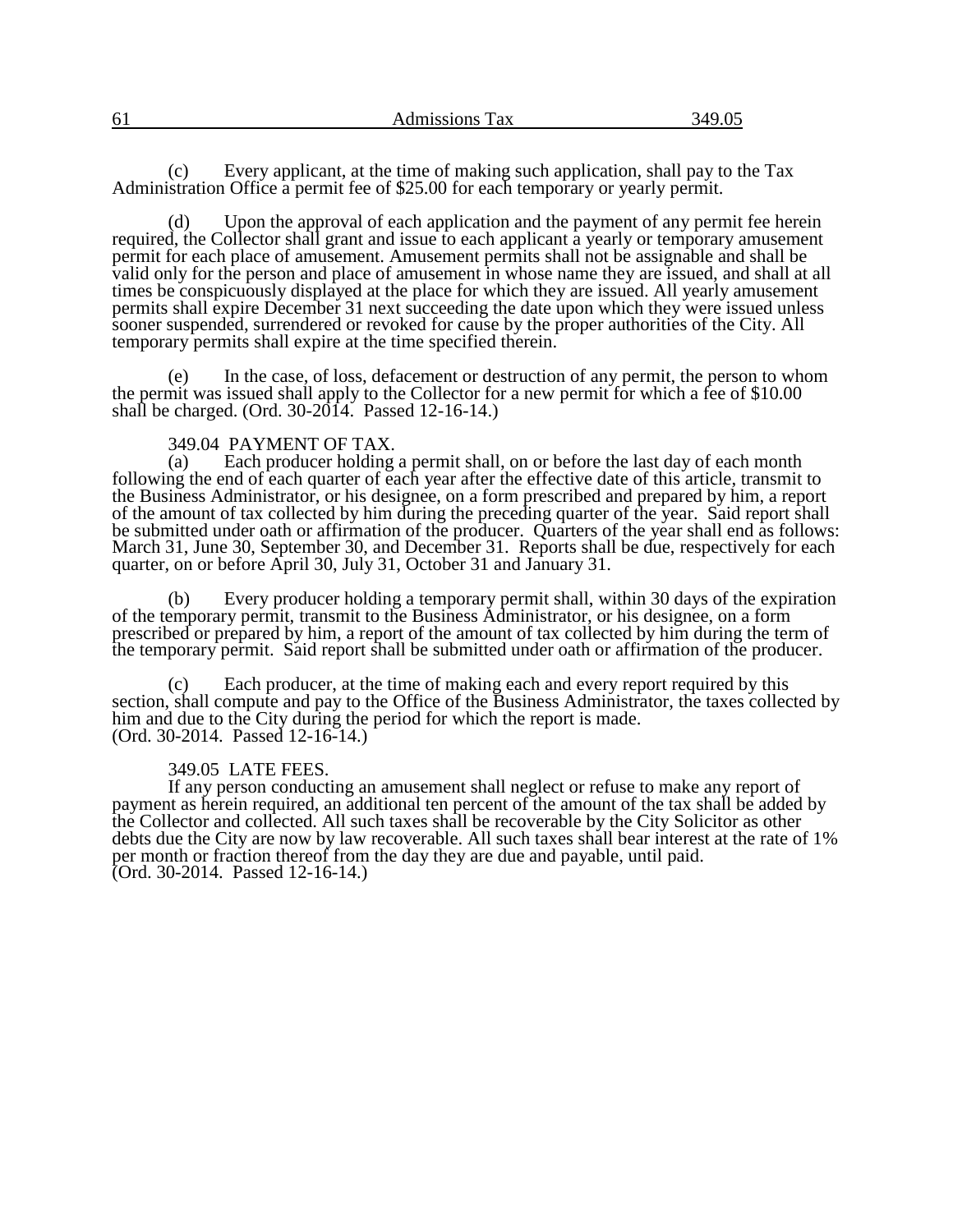# 349.06 EXAMINATION OF RECORDS.

If the Collector is not satisfied with the report and payment of tax made by any person conducting an amusement under the provisions of this article, he is hereby authorized and empowered to make a determination of the tax due by such person, based upon the facts contained in the report, or upon any information within his possession, or that shall come into his possession, and for this purpose, the Collector is authorized to examine the books, papers, tickets, ticket stubs and records of any person conducting an amusement taxable under this article, to verify the accuracy of any report or payment made under the provisions thereof, or to ascertain whether the tax imposed by this article has been paid. (Ord. 30-2014. Passed 12-16-14.)

#### 349.07 ESTIMATED TAX.

If any person conducting an amusement shall neglect or refuse to make any report and payment of tax required by this article, or if, as a result of any investigation by the Collector a report is found to be incorrect, the Collector shall estimate the tax due by such person and determine the amount due by him for taxes, penalties and interest thereon. (Ord. 30-2014. Passed 12-16-14.)

# 349.08 SUSPENSION AND REVOCATION OF PERMITS; COUNCIL HEARING.

The Collector may suspend, or, after hearing, revoke an amusement permit whenever he finds that the holder thereof has failed to comply with any of the provisions of this article. Upon suspending or revoking any amusement permit, the Collector shall request the holder thereof to surrender to him immediately, all permits, or duplicates thereof, issued to him and the holder shall surrender promptly all such permits to the Collector as requested. Whenever the Collector suspends an amusement permit, he shall notify the holder immediately and Council shall afford him a hearing if requested, within five days of such notice. After such hearing Council shall either rescind the order of suspension, or good cause appearing therefore, shall continue the suspension or revoke the permit.

(Ord. 30-2014. Passed 12-16-14.)

#### 349.09 APPLICATION OF TAXES.

All taxes, interest and penalties collected or received under the provisions of this article shall be paid into the City treasury for use and benefit of the City. (Ord. 30-2014. Passed 12-16-14.)

# 349.10 POWERS OF COLLECTOR.

The Collector is hereby authorized and directed to make and keep such records, prepare such forms, make such regulations and take such other measures as may be necessary or convenient to carry this article into effect and may in his discretion, require reasonable deposits to be made by applicants for temporary permits.

(Ord. 30-2014. Passed 12-16-14.)

# 349.11 EXEMPTIONS; LIMITATIONS.

(a) The tax herein levied and imposed shall not be charged and collected on admissions where the maximum venue capacity is 100 persons or less, based on the permitted occupancy capacity of the venue as determined by applicable building codes, or where the admission price is \$6.00 or less.